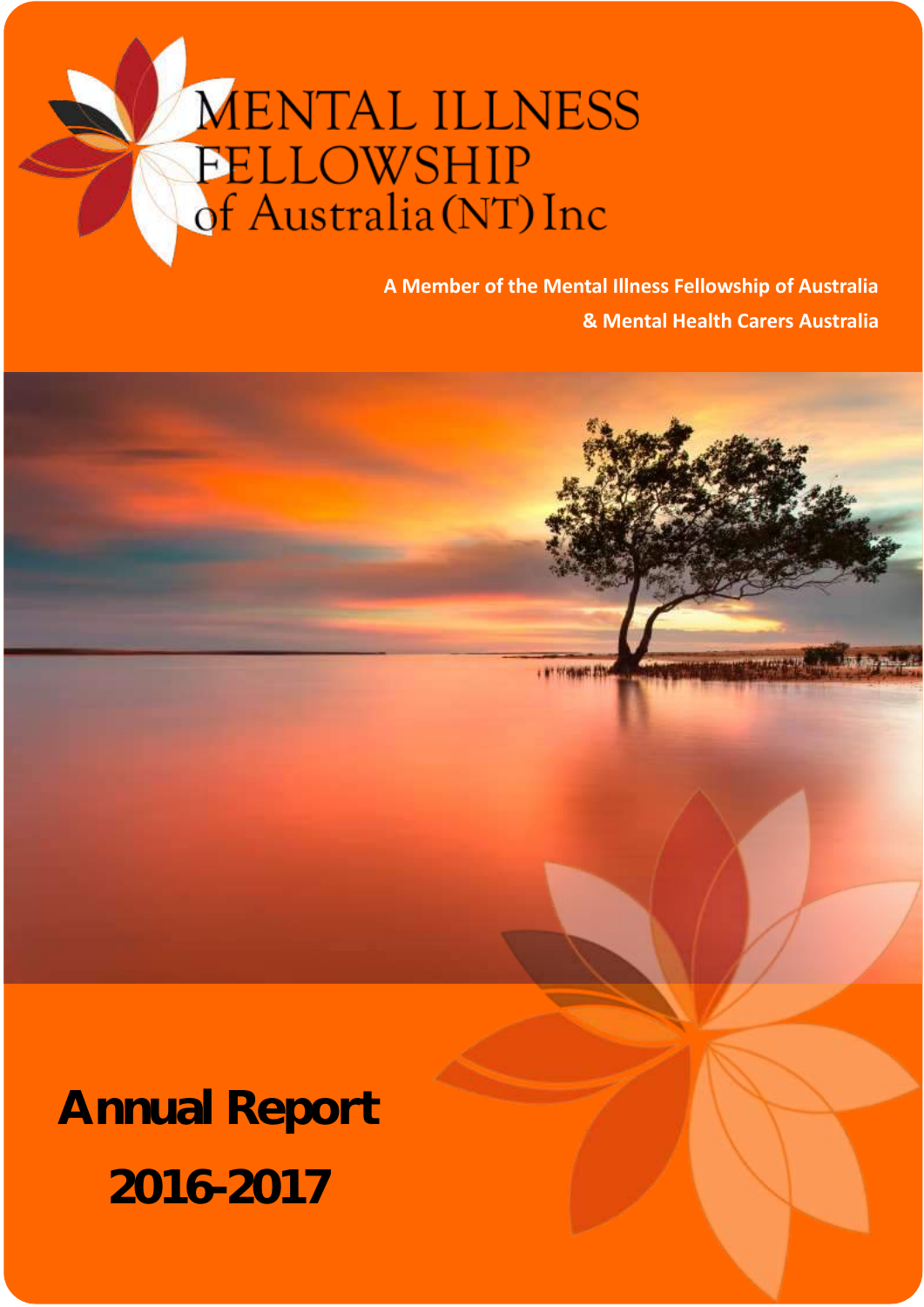## **Our Values**

### **Respect**

To recognise the right of all stakeholders to be listened to and to be able to make informed choices.

## **Commitment**

To provide appropriate services in a timely and co-ordinated manner. We also acknowledge that our staff are our most essential resource and we are committed to value, respect, support and encourage them accordingly.

## **Integrity**

To provide services that are of the highest ethical standards and are non-coercive and non -exploitative regardless of age, gender, cultural background, social status, geographical location, sexual orientation, disability or religion.

## **Our Vision**

A society where understanding and acceptance of mental illness is implicit and all those affected by mental illness are able to make a valued contribution.

## **Our Mission**

Our mission is to provide high quality recovery-based programs offering support, education,

information, and respite to all people whose lives are affected by mental illness. Our goal is to reduce community restrictions experienced by all people affected by mental illness and improve their quality of life.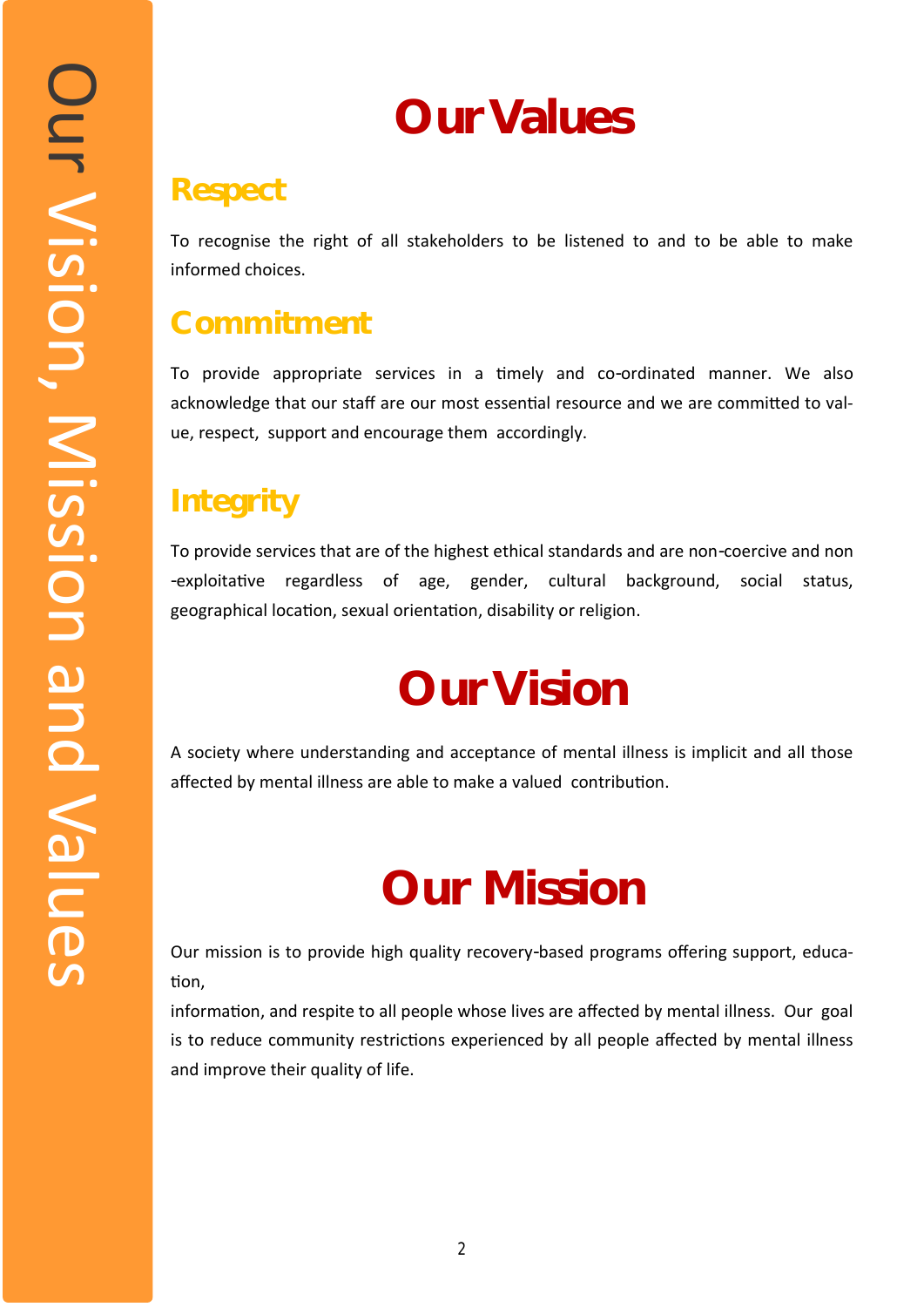

#### **President**

#### **Bronwyn Russell**

Bronwyn's previous roles have included Executive Director Engineers Australia NT and Mental health Coordinator GP Network NT . Bronwyn currently sits on the National Boards of Mental Health Carers Australia and Mental Illness

Fellowship of Australia and is a Trustee for Psychosis Australia.



#### **Vice President Roz Havard**

Roz Havard is based in Alice Springs. She is a passionate advocate for quality service delivery and has a strong interest in mental health policy and legislation. Roz is

employed as Advocate for Foster Carers Association NT. Roz has previously facilitated various family and carer mental health education programs.



#### **Public Officer**

**Joy Green**

Joy Green is a founding member of Mental Illness Fellowship of Australia (NT) While her initial impetus was to advocate on behalf of her son, Joy's reach has extended to all people with a mental illness and their carers. In 2008, Joy was nominated for the Australian of the Year Award and was consequently awarded the NT Senior of the Year for her work in Mental Health.



#### **Julie Danvers**

Julie has been a member of MIFA(NT) for a number of years and volunteered for the role of Treasurer to be more involved and supportive of MIFA(NT). Julie is an experienced Treasurer for a number of non-profit organsations in Darwin and has a

background in finance with a Bachelor of Business, majoring in accounting. Julie currently teaches business and accounting at a local high school.



#### **Ordinary Member Stephen Gelding**

Steve is currently the Executive Director, NT WorkSafe. During the past 35 years, he has predominately worked in the health services sector, commencing as a

Registered Nurse. He was the General Manager of the Top End Mental Health Service 2004-2008 and was Senior Advisor to the NT Health Minister 2012/13. Steve maintains an interest and commitment to individuals living with mental illness.



#### **Ordinary Members Karen Christopher**

Karen is a long term Territorian, having lived in Darwin since 1978 and raised 3 children here. She has degrees in Law and Business and has practised in the area of commercial law exclusively since 1993. Karen brings a wealth of private

practice, government and in-house corporate experience to the MIFA(NT) Board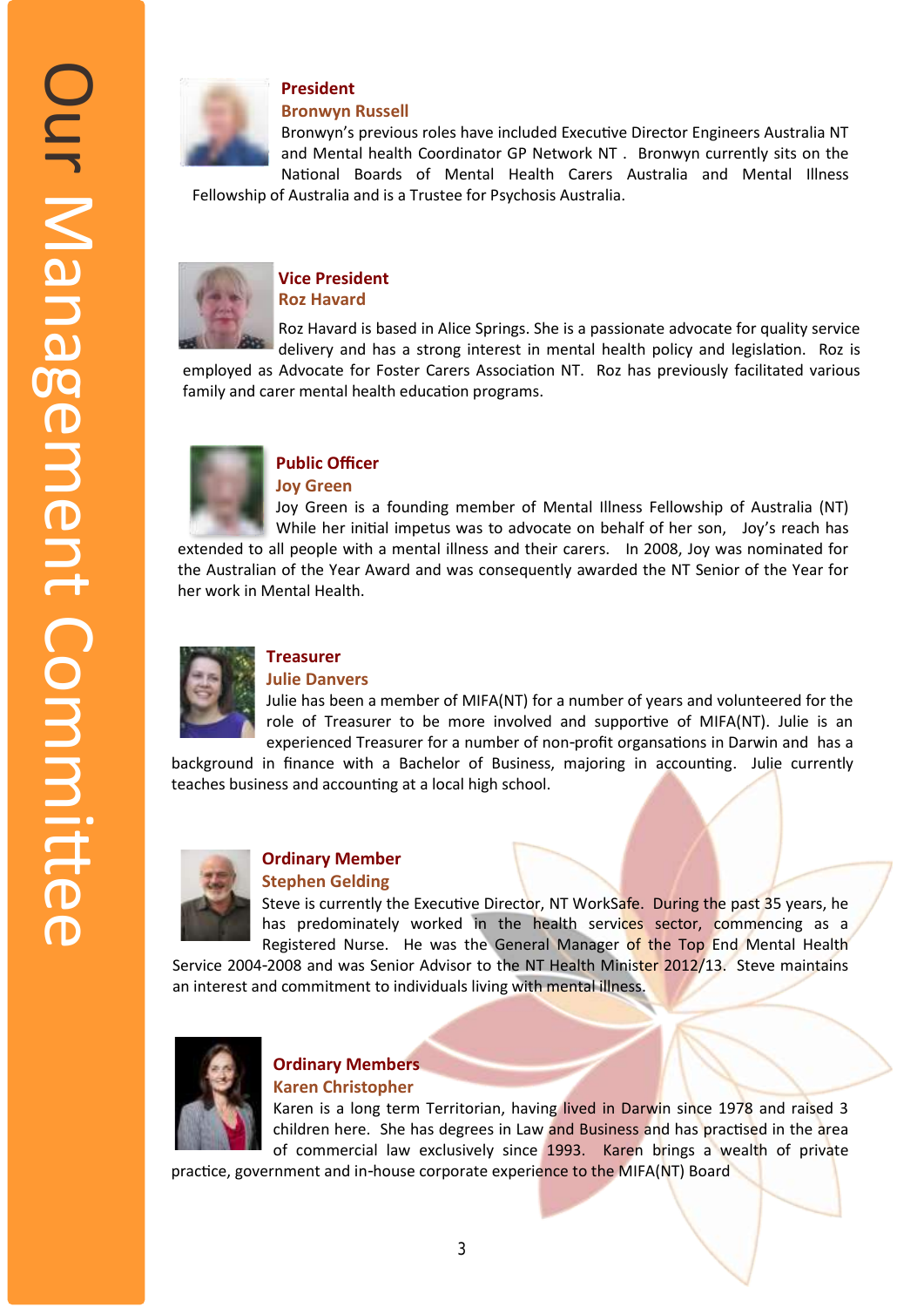### **Presidents Report**

This year there has been quite a bit of change in our programs with the Central Australia programs being extended and developed. It was a very sad occasion for the Tennant Creek office with the death of Adrian Cotterell in a motor vehicle accident shortly before Christmas. His family, the other staff and program participants were affected by this tragic event. The Tennant office also received damage through vandalism so it was not a good end to the year. The MiTrack program is coming together well since this setback, as has the Alice Springs program. Well done staff in these locations.

The carers program in both Alice Springs and Darwin is also going well. There has been some interesting research completed by the University of Queensland this financial year which identifies *The Economic Value of Informal Mental Health Caring in Australia.* It is estimated that there are 240,000 carers with an estimated value of \$13.2 million dollars if this had to be provided by Government or other resources. This astonished us in one sense but then realised it proved what we have been saying for many years. The document was launched at Parliament House by the Speaker of the Legislative Assembly, the Honourable Kezia Purick MLA, and it was distributed to all NT politicians at the same time. The NT launch coincided with a National launch by Mental Health Carers Australia so that the story was available for everyone in Australia.

We are delighted to inform you that our funding from the Northern Territory Government has been confirmed for a further five years. This is unprecedented



**President Bronwyn Russell**

but very welcome as we have struggled with how the National Disability Insurance Scheme was going to affect our participating carers and consumers. We now have more time to plan for any changes that might occur. This funding covers both the carer programs and MiPlace drop in centre.

This year for the first time we had a corporate dinner to acknowledge Mental Health Week. It was a great success with speakers who gave insight to our guests about some of the issues Mental Illness presents to us all. It is planned to repeat this event on an annual basis.

**Bronwyn Russell**

**President**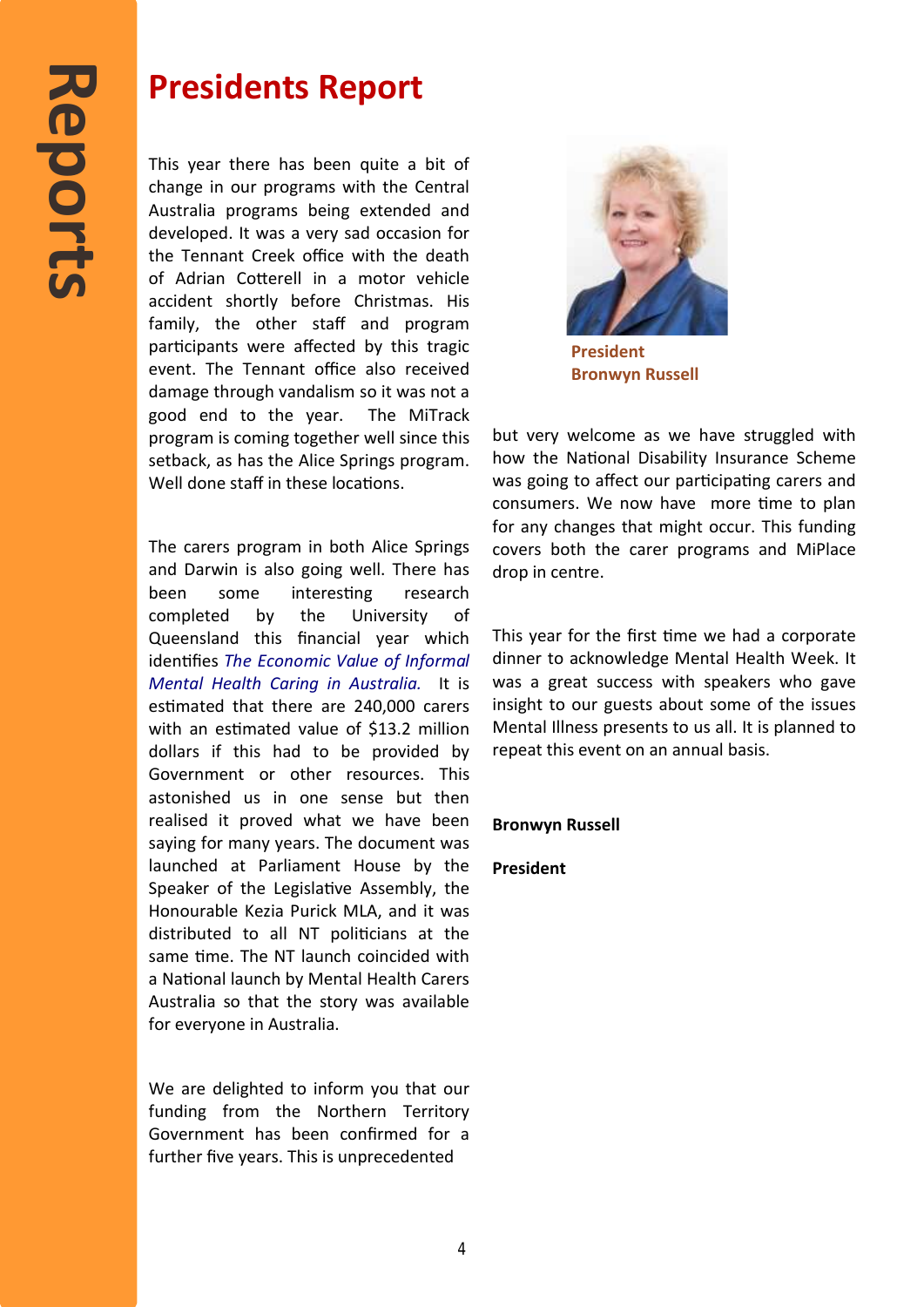## **Executive Officer's Report**

Over the past 12 months MIFA(NT) has been working towards ensuring our infrastructure is robust and up to date with the review of our practices and development of new policies and procedures in order to attain accreditation. This has involved looking at all programs and services as well as the governance of the organisation and to address any areas for improvement.

Accreditation provides MIFA(NT) an opportunity to demonstrate its ability to perform against legislated standards that meet the outcome of providing quality services, programs and support to our clients, personnel and stakeholders. Attaining accreditation will recognise us as an organisation providing quality services and will also allow us to become a service provider for NDIS supporting people with a mental illness who have an NDIS package The NDIS is due to roll out in Darwin and Alice Springs in July 2018. We will continue throughout the next few months to work towards accreditation and following becoming accredited a continuous quality improvement plan will be implemented.

Throughout the year our increased capacity in our Mi Track program saw us open a new site in Tennant Creek providing early intervention programs to children and youth. During the school holiday program, young participants worked on a project with a graffiti artist, decorating an inside wall, and making it their space where they are able to access programs and get support. The MI Track program has been well attended since commencement in Tennant Creek



**Executive Officer Lorraine Davies**

with some good outcomes for the young participants. Being now able to support young people, our services now reach people between the ages of 0 and 65.

As always our programs and services would not run without our dedicated staff and Management Committee. Their willingness to rise to the challenges of supporting people often with limited resources and challenging environments is admirable and a credit to themselves, the people they support and the organisation.

We look forward to next year when the NT mental health environment will be changed with the introduction of the NDIS and the benefits this new system will provide.

**Lorraine Davies Executive Officer**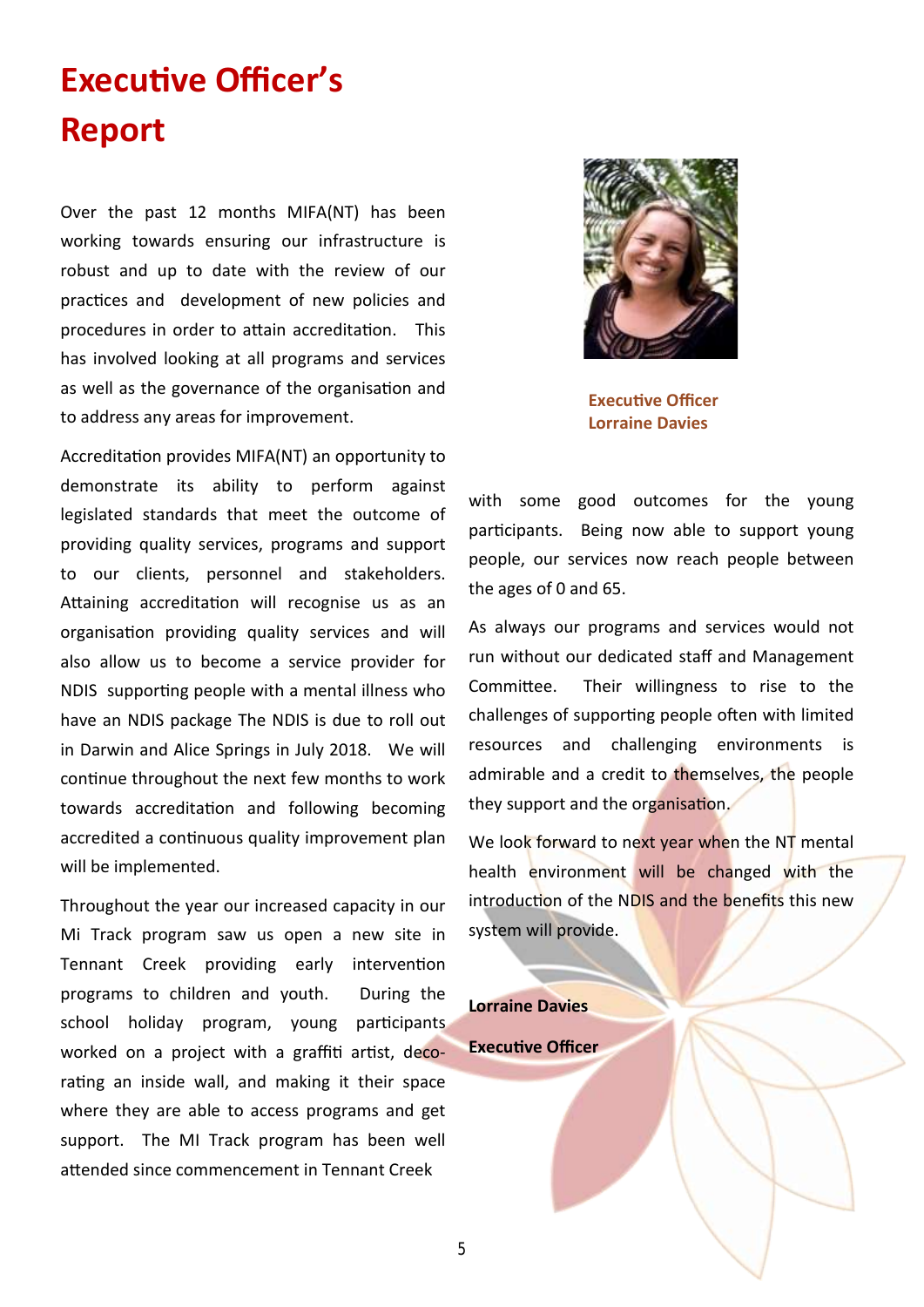

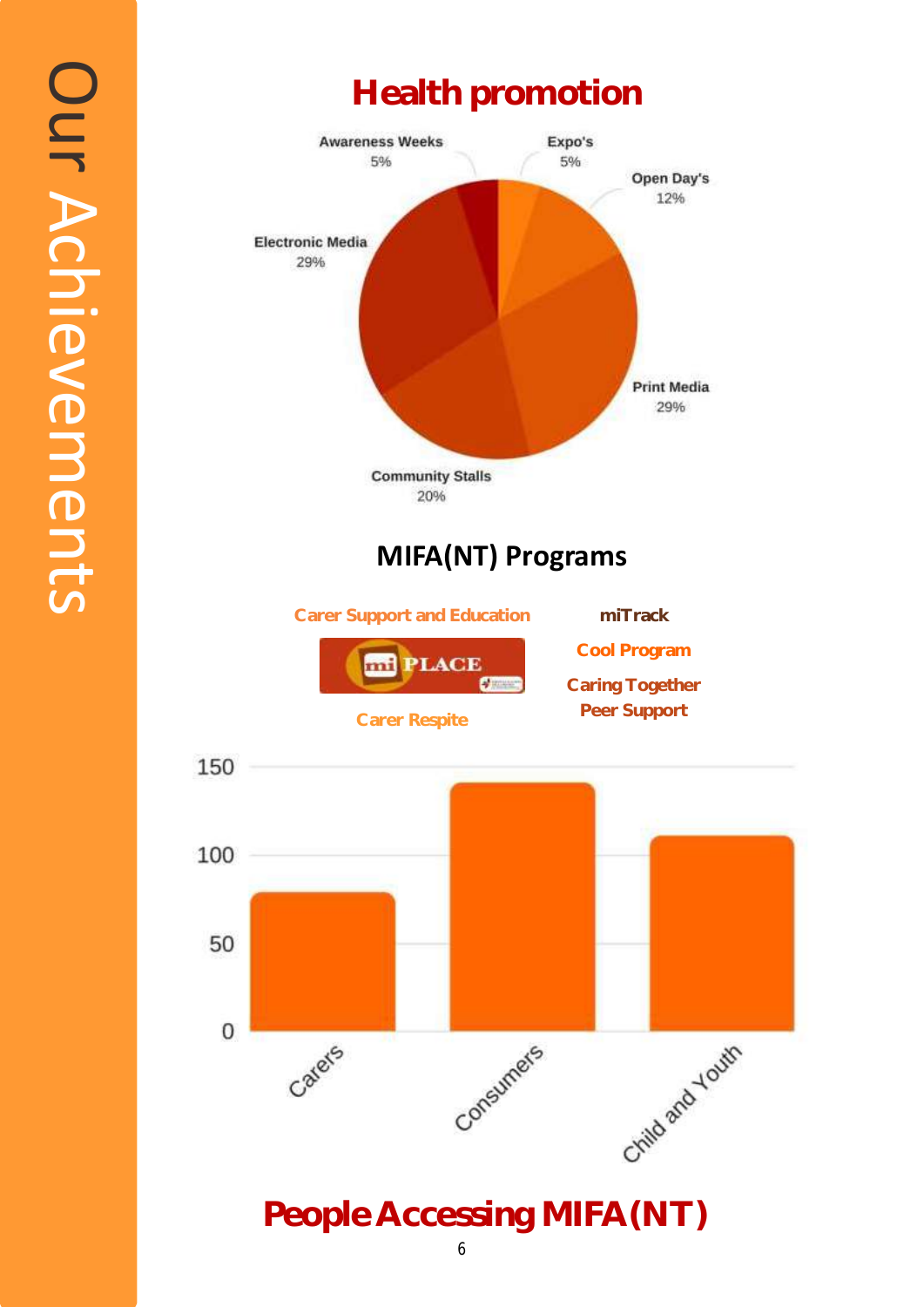Through our national partnership with Mental Health Carers Australia, we held a parliamentary Morning Tea on the speakers green with the Speaker of the Legislative Assembly, the Honourable Kezia Purick MLA launching the paper, The Economic Value of Informal Mental Health Caring in Australia. The following summary of the paper provides an insight into the information available in the document.

Mental illness is common and is a leading cause of disability burden in Australia – in 2007 it was estimated that mental illness affects 20% of Australian adults aged 16–85 every year. However, there are acknowledged gaps in available services for people with mental illness which result in them not always receiving timely support of the type and quantity needed. Therefore informal carers, such as a family member or friend, play a significant role in the care of people with mental illness in Australia, providing a substantial number of hours of unpaid support. In the absence of this informal care, the overall functioning and quality of life of people with mental illness who currently have a carer would be poorer. Their care needs would either go unmet or would need to be picked up by the formal health and social care systems, at additional cost to government. Recent reports *Kit, Minister for Health,*  have estimated the overall value of caring in Australia for carers of individuals with all *Hon. Natasha Fyles, MIFA*  types of disorders or disabilities. The replacement cost of this care was estimated to be *(NT) Executive Officer,*  \$60.3 billion, which highlights the size of the informal care sector. Until now, there has *Lorraine Davies, MIFA(NT)*  been no published attempt to establish the value of the care delivered by mental health *President Bronwyn Russell,*  carers each year, in terms of the unpaid hours of support provided to people with *Madam Speaker Hon.*  mental illness.



*L-R Assistant Minister for Mental Health, Ngaree Ah Kezia Purick* 

### **Training and Professional Development**

7

**Assisting Families Accidental Counsellor InDesign & Electronic Newsletters NDIS Participant Workshop Staff trained in Conflict Management Self Harm training NDIS Support Coordination Workshop NFP Accounting Workshop Writing Persuasively NDIS Provider Information Session Safe driver training 2 Staff attended Happiness Conference 2 staff attended International Mental Health Conference**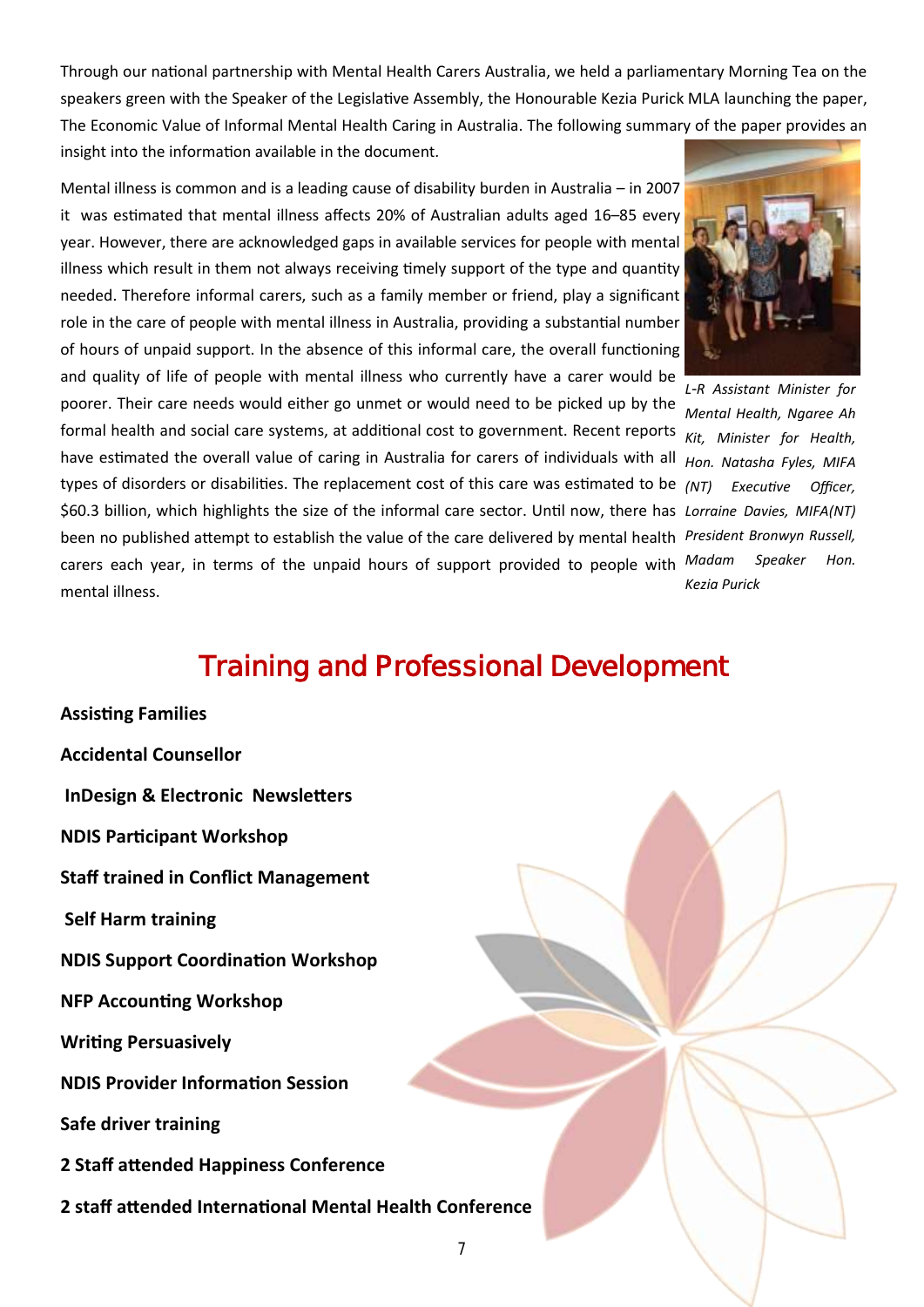Many carers that access our service often need someone to talk to about their situation. Our individual support program not only provides an understanding person to talk to, it offers support through referral, advocacy, information, goal setting and planning. We recognise that we cannot always provide the assistance a carer needs and therefore work with a wide range of other organisations and services to ensure carers get the help they need when they need it.

MIFA(NT) offers a number of opportunities for group and peer support through activities that provide social connection, physical activity, information sharing and respite. Throughout the year, some of the groups have included Living Well, where participants were taught life coaching skills in order to live well and implement resourceful changes in their lives, Our Yoga class provided social connection combined with physical activity and our long standing support group at Coolalinga combined social activities, information sharing and respite activities.



Our online carer forum also

provides support both Individually

**" I feel ready** take **the world after our overnight** 

**escape".** 

group for those that  $\overline{10}$  were unable to attend a session in person.

Throughout  $city$  the year the Carer Connect program has

supported carers to take a regular monthly break with other carers. These brief breaks included activities such as dinner at a restaurant, the movies or an afternoon of pampering. Short



breaks from caring allow carers to do something for themselves that is fun and enjoyable. The program also assists carers to share their own caring issues with others who may be experiencing the same issues.

Our education programs have been aimed at assisting carers and family members to understand their loved ones mental illness and how to cope in their caring role.

**REMIND Assisting Families** is a 14 module training package developed by Schizophrenia Fellowship of NSW. The program is designed to be interactive and assist carers with supporting someone they care for living with a mental illness. The 14 modules allows the training to be tailored to the needs of the group and include Assisting with Schizophrenia, Psychosis, Suicide Risk, general mental illness, challenging conversations, caring for yourself and bi polar. The positive outcomes for people attending the training are a better understanding of mental illness and how it is affecting their loved one as well as gaining practical knowledge on how to address some difficult situations such as challenging conversations. The program also focuses on reminding carers that they need to look after themselves in order to be able to look after another person.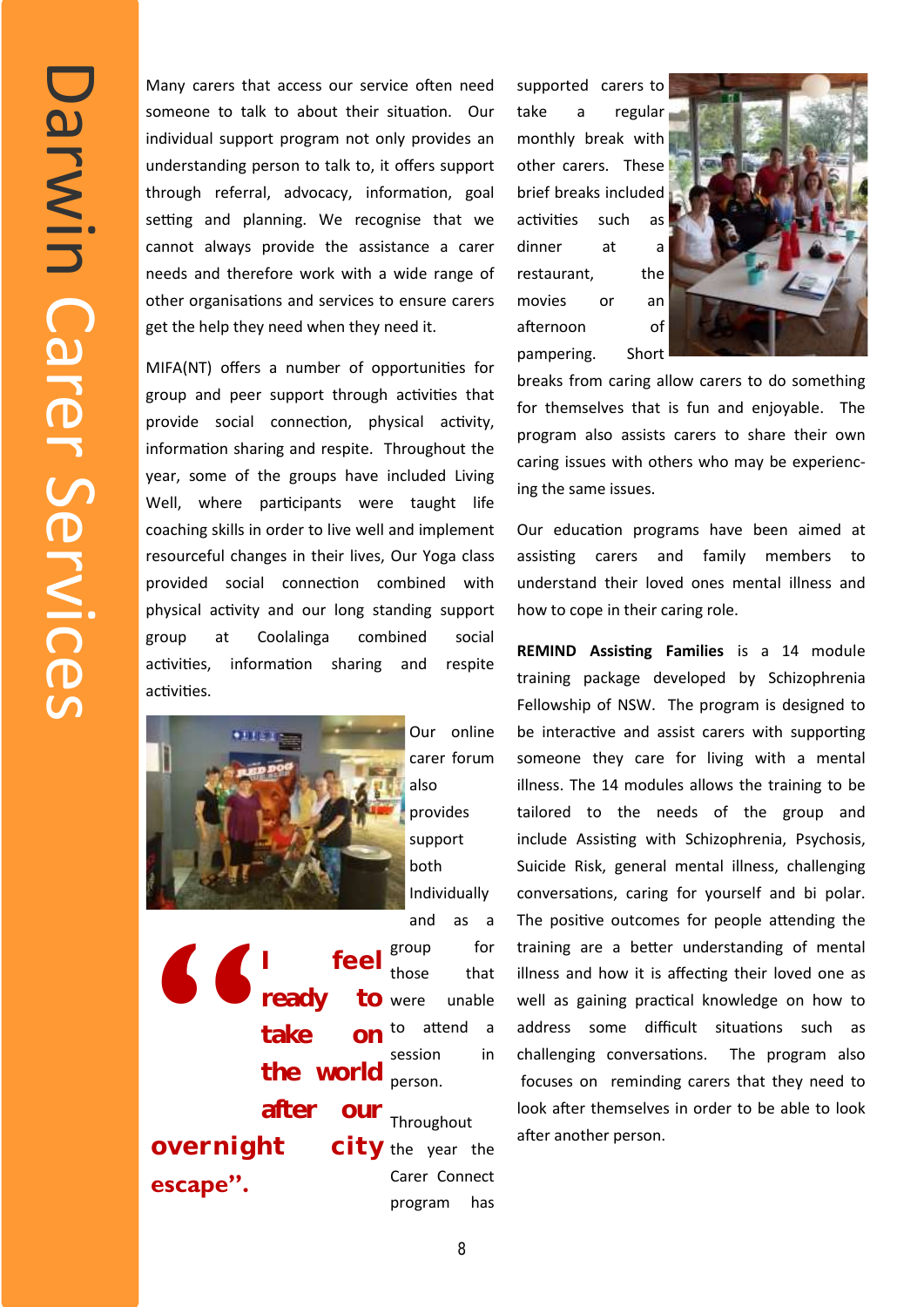Karama Cottage is rented from Territory Housing and is situated in a quiet street in Karama creating a quiet relaxing atmosphere and location for carers to stay for respite and a well-earned break. With local shops, parks, hospital and popular holiday attractions very close by it makes the ideal stay for single carers or carers with a family.

The cottage is used predominately for carers needing respite, from local, rural and remote communities. Carers who participate in MIFA(NT) services and carers referred by other organisations have stayed in the cottage.



Over the past year the cottage has been utilised by local and interstate carers who have been able to stay and receive carer support while staying in Darwin supporting family who are

could see my life was have also spent time at the cottage respite allowed me to get some needing a break from their caring **SECTED**<br>Tesnite al **After a break in Karama Cottage I worth living. The clarity in my life"**

inpatients at the Darwin Mental  $\overline{m}$  Health Unit.

> Families living in rural Darwin region where these stays or retreats have been appreciated by families role in a relaxing environment not too far away from home.

The cottage has also been used by consumers who are able to live independently but need access to hospital or doctor appointments.

This year the cottage underwent some renovations to both the bathroom and garden. The bathroom has been completely renovated with new tiles and bath and the garden is now more self sustaining with an automatic reticulation system to ensure it stays green throughout the drier months.

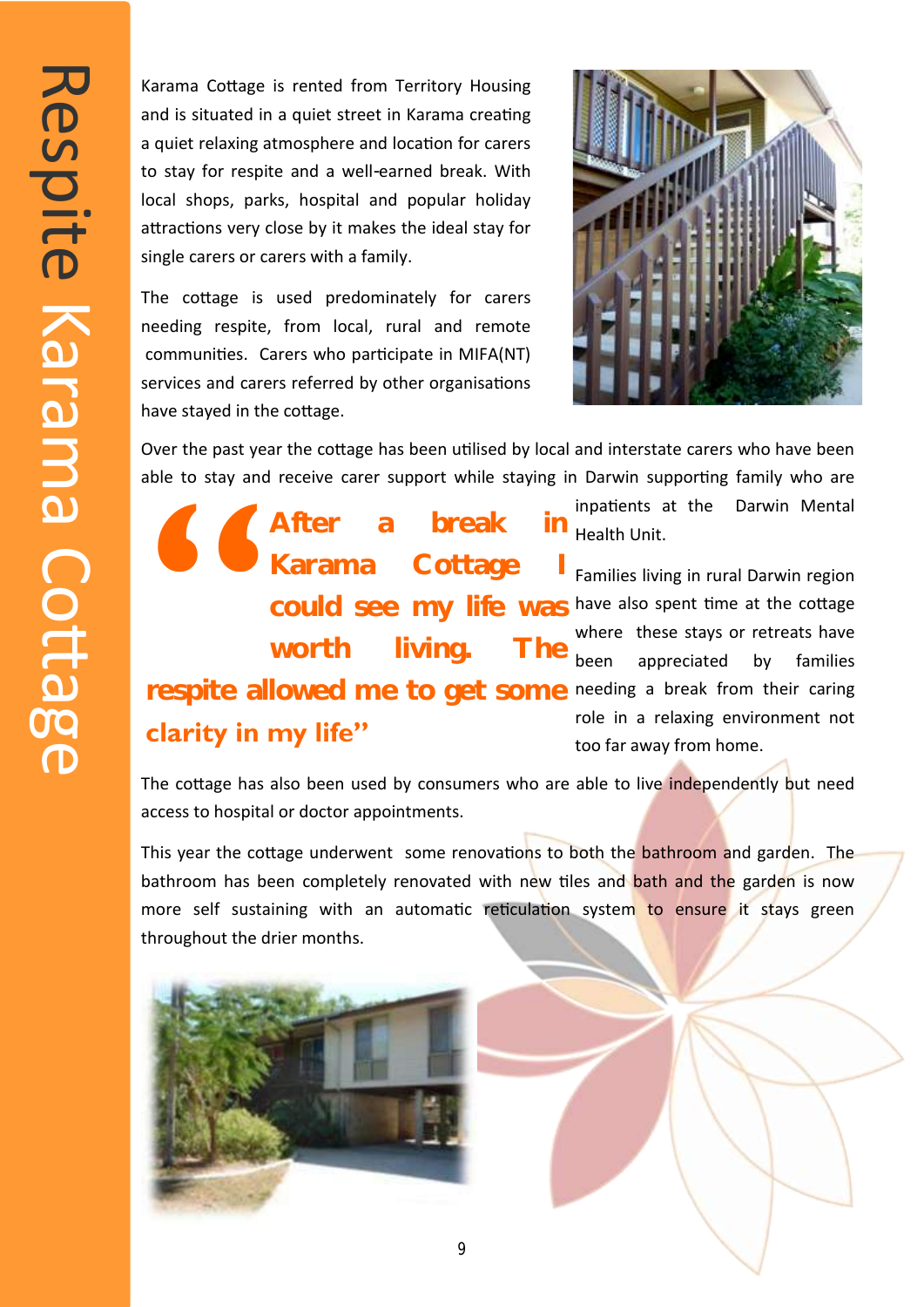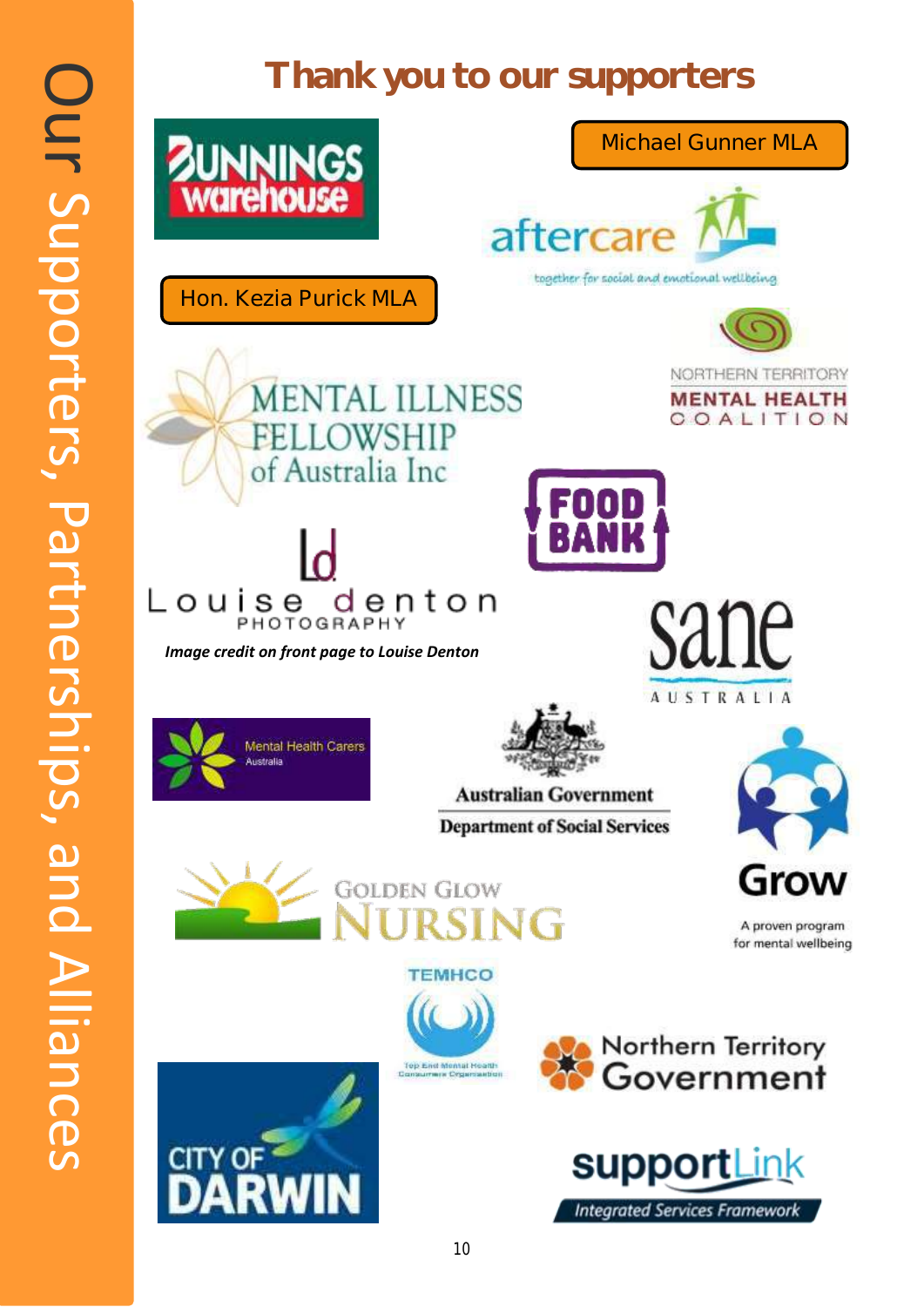The Cool Program provides participants with the opportunity for social participation, community access, and helped them to stay involved and active in the community. The program is designed to promote the participant's social interaction, physical activity and empower the participant to be independent in their social and recreational activities in future. It has been observed that the program builds confidence, helps to make new friends, have fun and learn new skills



The program runs throughout Darwin, Palmerston and greater Darwin region. A full day outing every second Saturday is organised and an afternoon outing runs each Tuesday afternoon.

This year there have been outings to places such as, Darwin Show, Crocodylus Park, Kingpin Bowling, Leanyer water park and the a crowd favourite, the Coolalinga Markets. All day outings have also allowed us to go further afield and travel to locations such as Litchfield National Park and Windows to the Wetlands.



 $\bigcup_{\text{money}}$ **The Cool** Program has taught me to budget my money so I can participate in some of these fabulous outings"

Decisions on where to go and what activities to do are made by participants. These are decided at the participants monthly meeting or while on the Cool Program outings. This has allowed for many great ideas and excitement regarding where we are going next.

Pick up and drop off facilities are available for the participants who have difficulties driving themselves or do not have access public transport.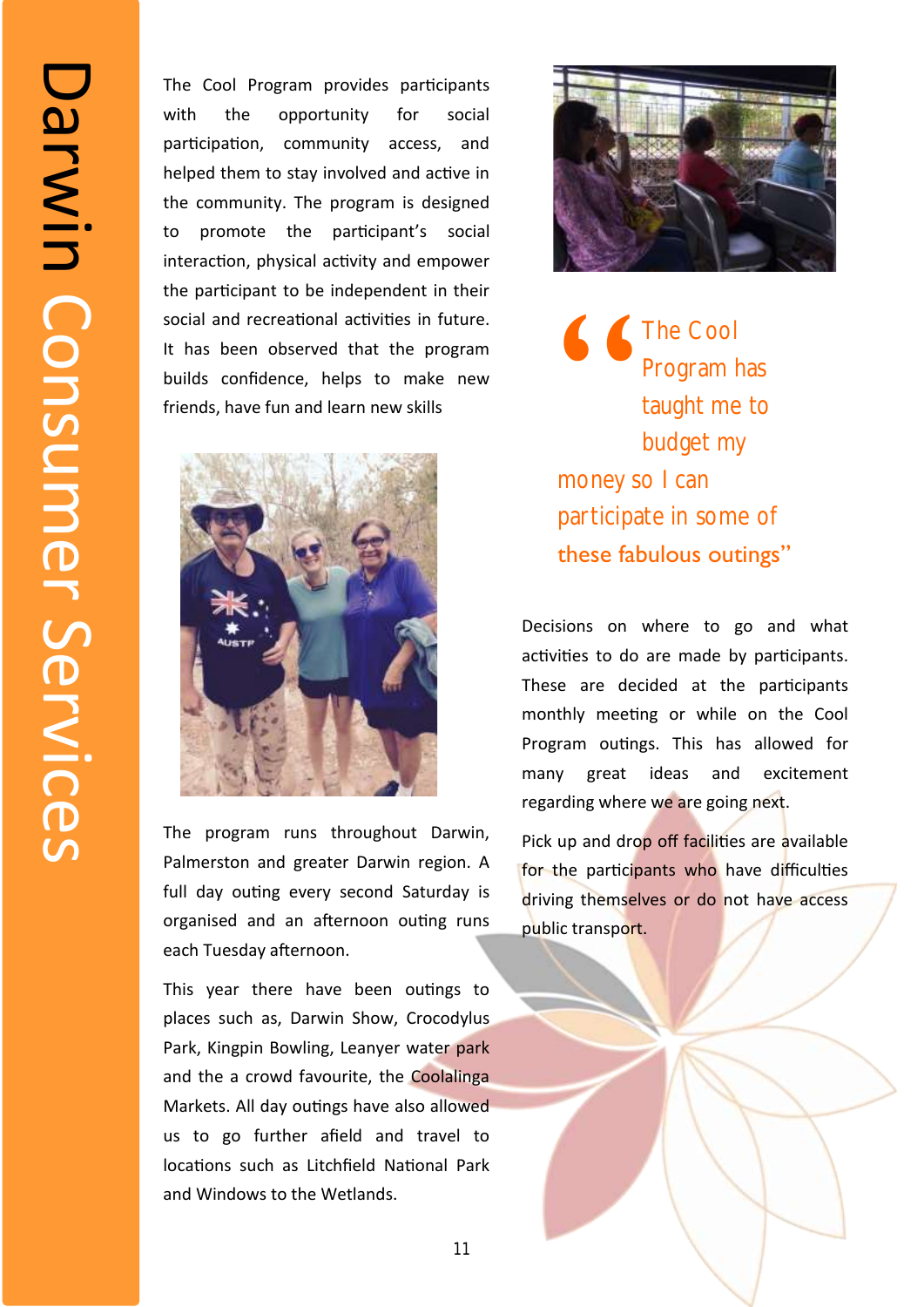miPlace has provided over 9000 hours of support to consumers this year.

The centre has had many events in which we have celebrated a number of special days. Events have included, Melbourne cup, Christmas, Australia Day, Easter, Harmony



day, Schizophrenia Awareness Week, Anzac Day, NAIDOC week, R U OK day and Mental Health Week. These special events provide an opportunity for consumers

to participate in social activities that are generally celebrated all over Australia and also to raise awareness and reduce the stigma surrounding mental illness.

Our art program has been focusing on portrait and landscape work, this has inspired a number of consumers to submit their artwork into local art shows, such as, the Nightcliff Seabreeze Festival and the Darwin Show. The consumers have also worked very hard to submit their work into the miPlace art exhibitions for Schizophrenia Awareness Week and Mental Health Week. Participants in the art program are improving weekly and are now demonstrating excellent artist techniques under the watchful eye of teacher Claudine.

We have also had a number of speakers come into the centre to share information about their programs and services from in



and around Darwin including, Alcohol and Other Drugs, Healthy Living NT, St Johns Ambulance and the NT electoral commission, Ideas for guest speakers have been at the suggestion of participants at the monthly meetings here at miPlace.

The miPlace meetings not only provide an opportunity to determine which speakers to invite to the centre, they also give consumers an opportunity to provide feedback about the service and to determine which activities they would like to see at the centre.

This year has seen the start of a structured

cooking class program, in which staff, alongside consumers have been able to learn about healthy eating on a budget. The cooking classes have allowed



consumers to gain new skills and the confidence to cook healthier meals in their own homes.

Within the miPlace program we have facilitated a Grow support group each Monday. The Grow Group has provided 104

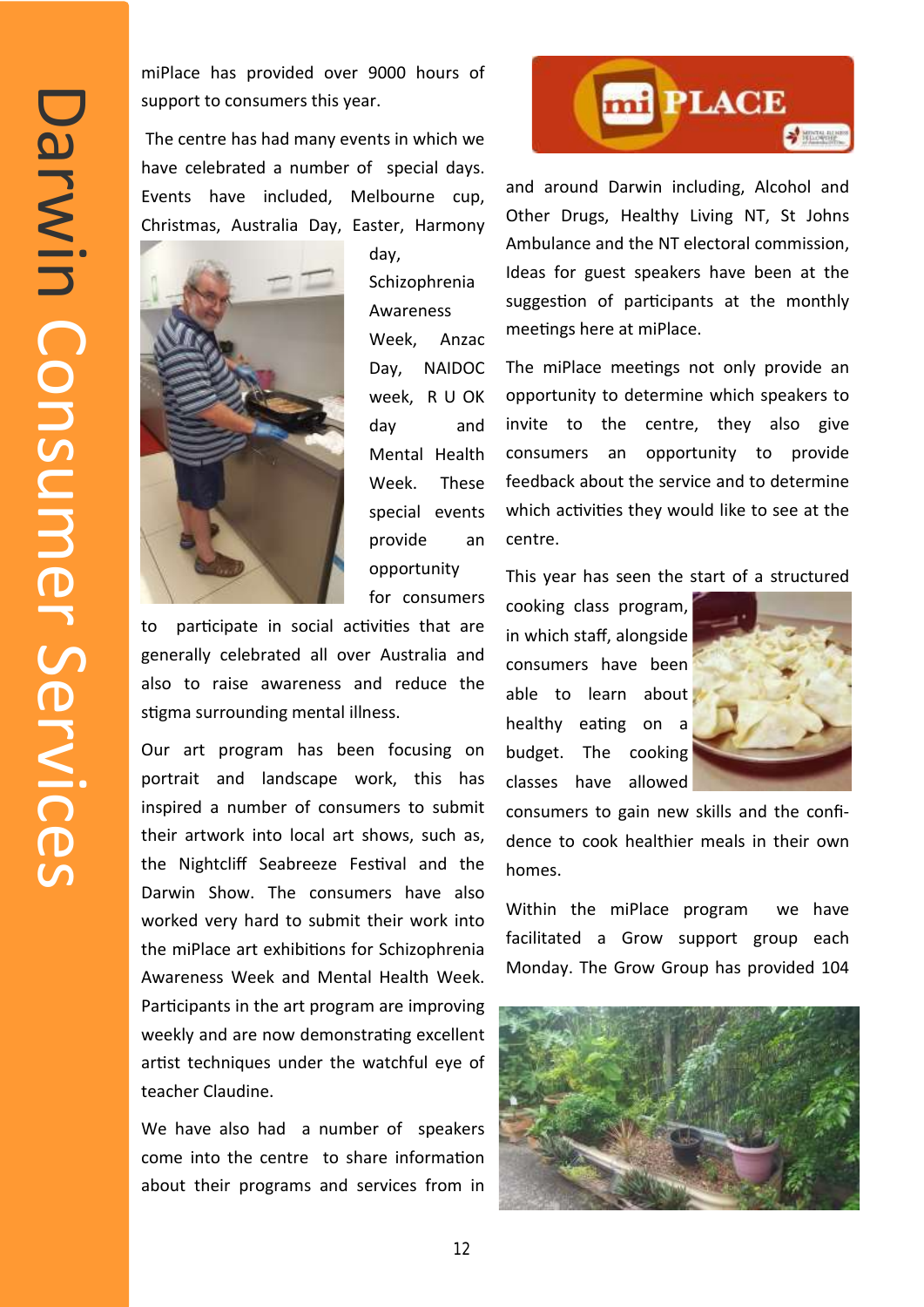

hours of support to a number of consumers. Within the group we have been able to see a vast improvement in the emotional wellbeing of those who attended.

For a section of the year

Ralph and Harlow, the therapy dogs from Mind Your Paws, have been coming in with their owner Kristy. The consumers have enjoyed these visits often patting Ralph and Harlow and talking or sitting with them. The aim of having the therapy dogs at miPlace is to provide the



consumers with a range of benefits including; relaxation, improved concentration, mood engagement, improved social, behavioural and

motivational issues, depression and to lower

anxiety. Ralph and Harlow have brought a happy calmness to the centre.

This year the Black Dog Ride again chose MIFA (NT) as the recipient for funds raised from the Darwin ride. In support of the ride, miPlace held a BBQ lunch in the centre and invited all of the

participants to learn more about the Black Dog Institute and the 1 dayer ride happening in

Darwin. During



Mental Health Week and Schizophrenia Awareness Week we were able to have two separate Art Exhibitions, BBQ lunches, live music and fun activities. Mental Health Week and Schizophrenia Awareness Week are a great opportunity for us to provide support, social interaction and promote our services to raise awareness and reduce the stigma surrounding mental illness.



### **Programs and Events**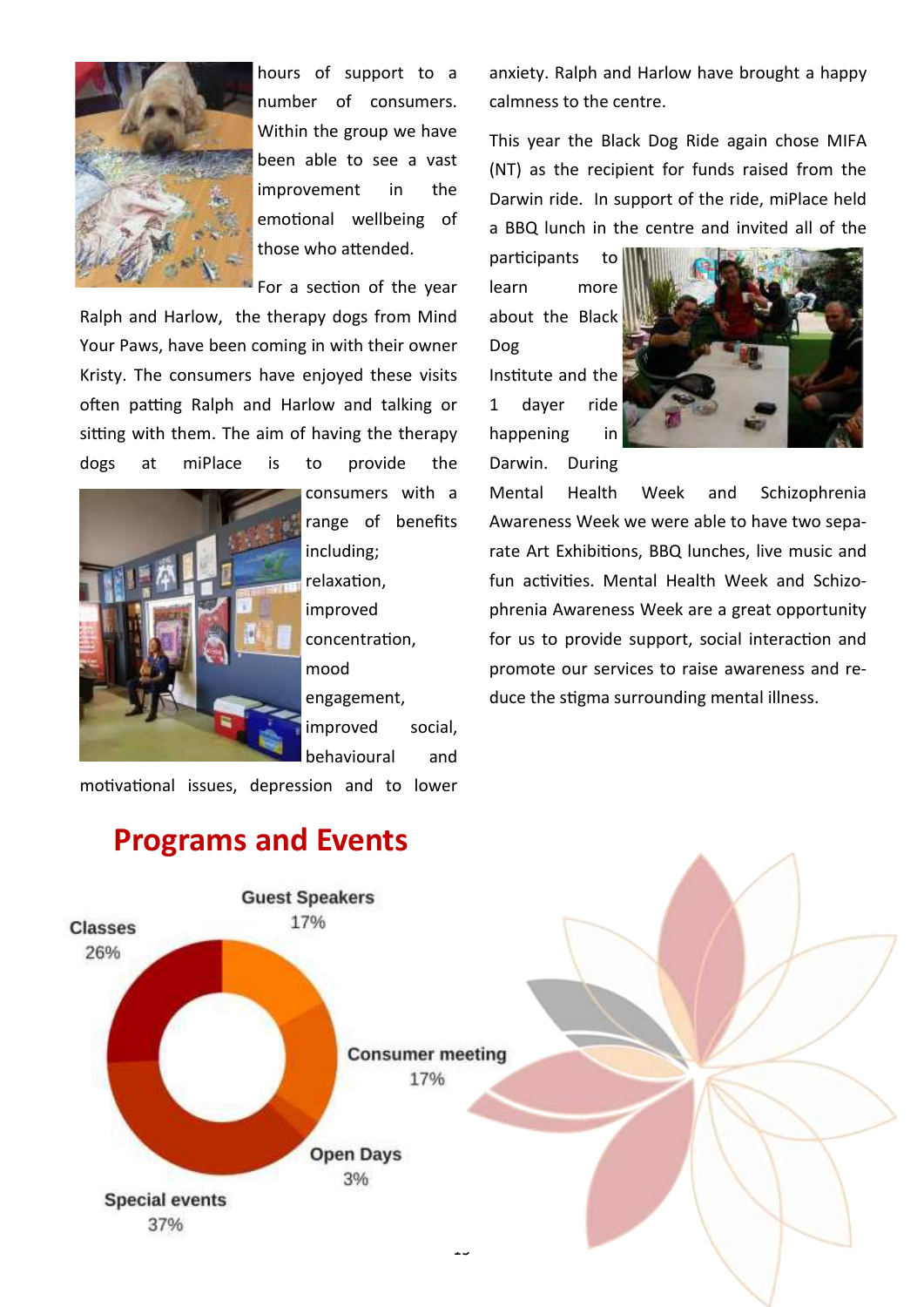miTrack is an early intervention program for children and youth. The program in Alice Springs currently has over 60 active clients we are working with. Alongside the increasing number of clients accessing this service we have increased the number and type of activities we provide. As always, we service their needs in a holistic manner assisting with interagency interactions and services,



providing case management, education, advocacy and support services, while all the time

having fun with the young ones.

#### **School holiday activities**

we have undertaken this past year are, a way for youth to find School holidays have been a hive of activities at MiTrack Alice Springs. Some of the events scavenger hunt, barefoot bowls, graffiti workshop, MiVoice workshop, bush tucker trip, smoothie making, dreamcatchers, mask making and icing cupcakes.

#### **Art Track**

Art Track is an opportunity for



young people to express themselves with art and games. This program runs on a Tuesday afternoon with many fine pieces of artwork being produced by our young, talented artists.

#### **Bush Medicine**

As part of our Community Development program MIFA(NT) has linked in with Hidden

Valley Camp representatives in conjunction with Tangentyere Council and assisted Hidden Valley residents to commence a bush medicine project where on a Wednesday afternoon the women from

Hidden Valley facilitate how to make bush



medicine. This engagement was extremely rewarding and went for a 6 week cycle which included trips to gather ingredients and also stones/equipment for preparing the medicine.

#### **MiVoice**

This year has recently seen the introduction of MiVoice to the MiTrack program. MiVoice is a way for youth to find their voice through song



writing, playing instruments or singing and recording of music. This program is running in blocks of 6 weeks between Alice Springs and Tennant Creek throughout the year.

#### **Case Management**

miTrack predominantly supports children through case management which includes identifying strengths and working towards goals in order to prevent the onset of mental illness.

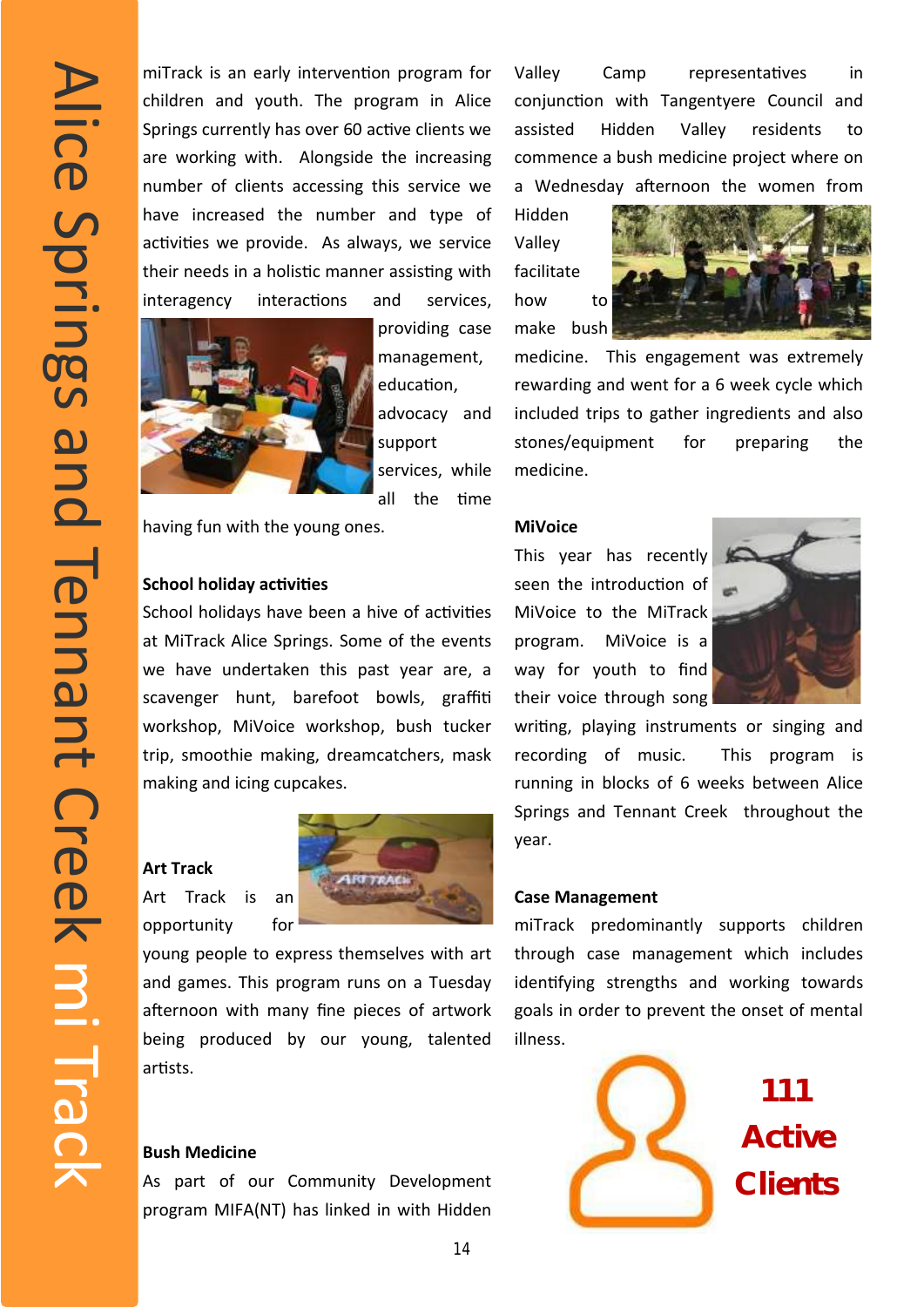miTrack programs and activities have been going strong this year in Tennant creek and the Barkly region, including Elliot and Ali Curung.

A highlight for MIFA(NT) this year has been opening our Youth Centre and office in Tennant Creek. Due to working in this part of Central Australia we are now able to regularly travel to the Barkly region, including Elliot and Ali Curung, to provide a service to those who may be at risk of developing a mental illness. The Youth Centre has been widely accepted by the community and has become a place of support and refuge.



The program has attracted more than 50 clients from ages 6 to 18, be it day drop in, or client case management since the inception of the program in Tennant Creek.

We have recently added the Music program into miTrack programs in Tennant Creek, our music coordinator has been busy creating the miVoice program and facilitating workshops for miTrack participants. Everybody has been having fun and looking forward to benefiting from the support of miVoice.

We have been able to organise multiple school holiday programs for children in the community as well as various educational programs . These have included bush walking, traditional dream stories, art and craft, Kangaroo tail expedition and bonnet painting. There has been a exceptional response to these from participants.



MIFA(NT) Tennant Creek have continued to provide accelerated support to vulnerable children and families in the area of physical Health, Mental health and wellbeing, safety and education.

We are happy to say that we are integrating well into the community, having a good rapport with other service providers, and have had a good response from members of the community.



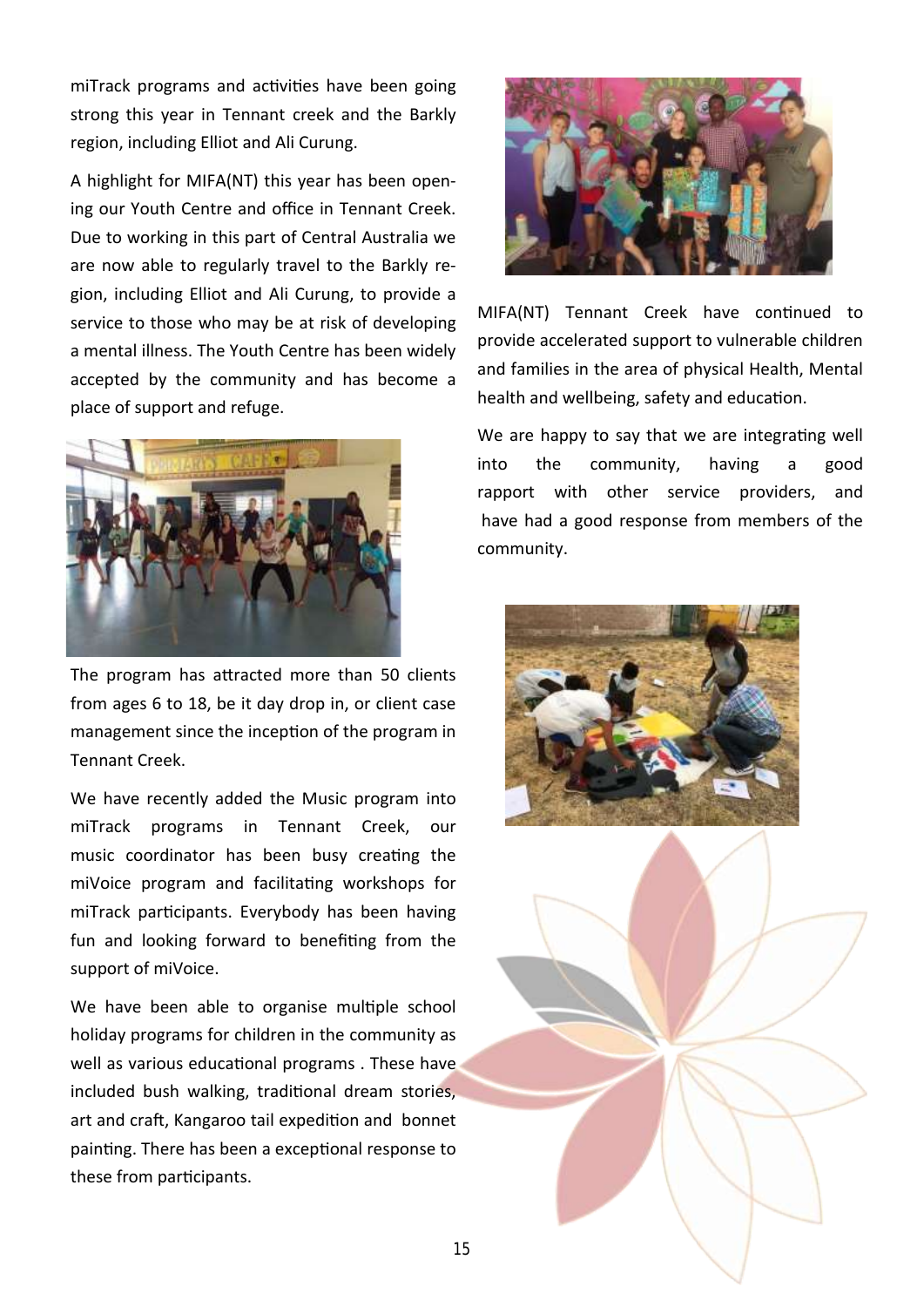The carer support program in Alice Springs has provided regular opportunities for peer and social support activities, including, peer support coffee mornings, respite activities and education.

Current carers support has included, referrals, providing tools for strategies to goal setting and creating boundaries; information involving legislation, advocacy and relaxing activities that have been enjoyed by all.

We have held multiple social craft activities where carers have been able to come



together to make relaxation aids to take home and enjoy. These events allow

carers to share stories and laugh together in a relaxed but stimulating environment.

We have taken a number of opportunities to raise awareness about Mental Health in Alice Springs this year. Mental Health Week, Carers Week and Schizophrenia Awareness week are a great opportunity to do this. We

attended the Happiness Project and Stress Less in the Park for Mental Health Week, where we provided much needed support and education to carers in the community. For carers week in 2016 we offered carers the chance to travel to Uluru and have a well deserved respite weekend. Schizophrenia Awareness Week in May 2017 saw us

organising relaxing High Tea on the Lawns in Todd Mall. This was a great day and excellent



opportunity for us to raise awareness and reduce the stigma surrounding mental illness.

In May a group of carers attended an education and respite weekend at Lasseter's Hotel. Throughout this weekend we were able to provide 48 hours of respite and 10 hours of education to 8 carers. We delivered an Assisting Families module to the carers and were able to equip them with information such as good self care and what is a mental illness?

In June, two carers travelled to Sydney to attend the Happiness Conference. There was very positive feedback from the carers who attended the conference. The Happiness Conference was extremely worthwhile as the carers returned to Alice Springs with ideas on what makes us happy and how to stay happy from the

information that was received.

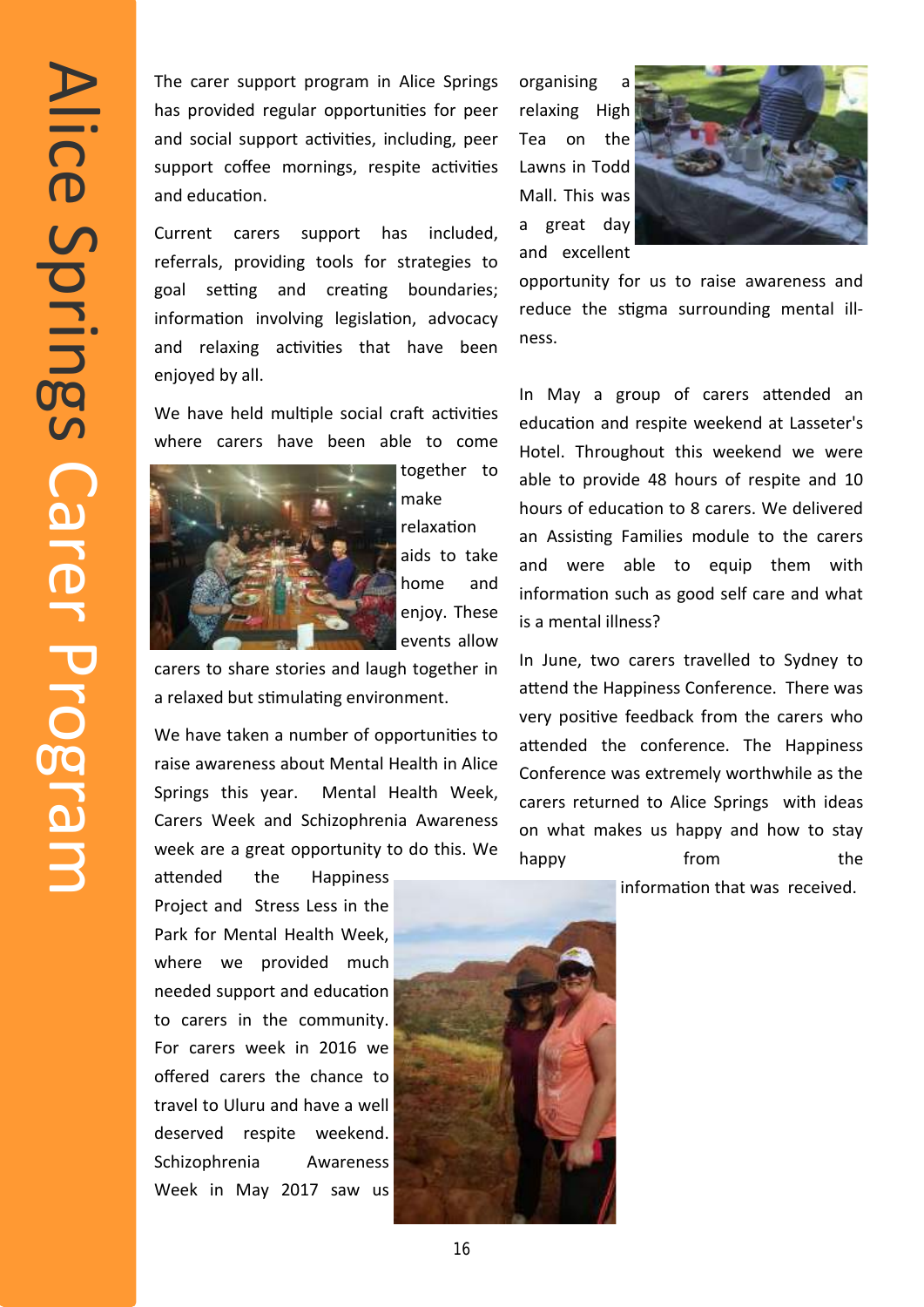Mi Networks is an initiative by the Mental Illness Fellowship of Australia. Mi Networks promises that we can help connect people with a mental illness, their carers and families to the information and services they need.

Mi Networks will provide relevant and up-to-date information and will link people to the best programs and services to suit their requirements

Mi Networks promises that people can expect this personalised service at every location in our national network.

## **Peer Support**



**mi NETWORKS AUSTRALIA** 1800 985 944

sane

AUSTRALIA

### **Sane Forums**

MIFA(NT) has partnered with Sane to deliver web based forums for people with a mental illness or carers to connect. The forums are a great way for carers and people living with a mental illness to connect with peers at any time of the day from any location. All that is needed is an internet connection The forums have a large numbers of people utilising them around Australia with a lot of really peer support being received through the site. Both carers and people living with a mental illness are encouraged to access this free service and with staff regularly monitoring the site and offering support when required.

### **Tobacco-Free**

Is a supportive program for people who live with a mental illness and who smoke tobacco. It is a positive group program where participants can learn more about tobacco and its interaction with mental illness and get support with quitting or cutting back. Patients in the impatient unit receive an introduction to being Tobacco Free while on the ward.

## **Caring Together Peer Support Program**

This program supports carers who are visiting family or friends during their stay at the mental health inpatient unit by providing information about programs and services that are available to assist and also someone to listen who has had a lived experience of caring for someone with a mental illness. The program also assists carers to navigate their way through tribunal hearings.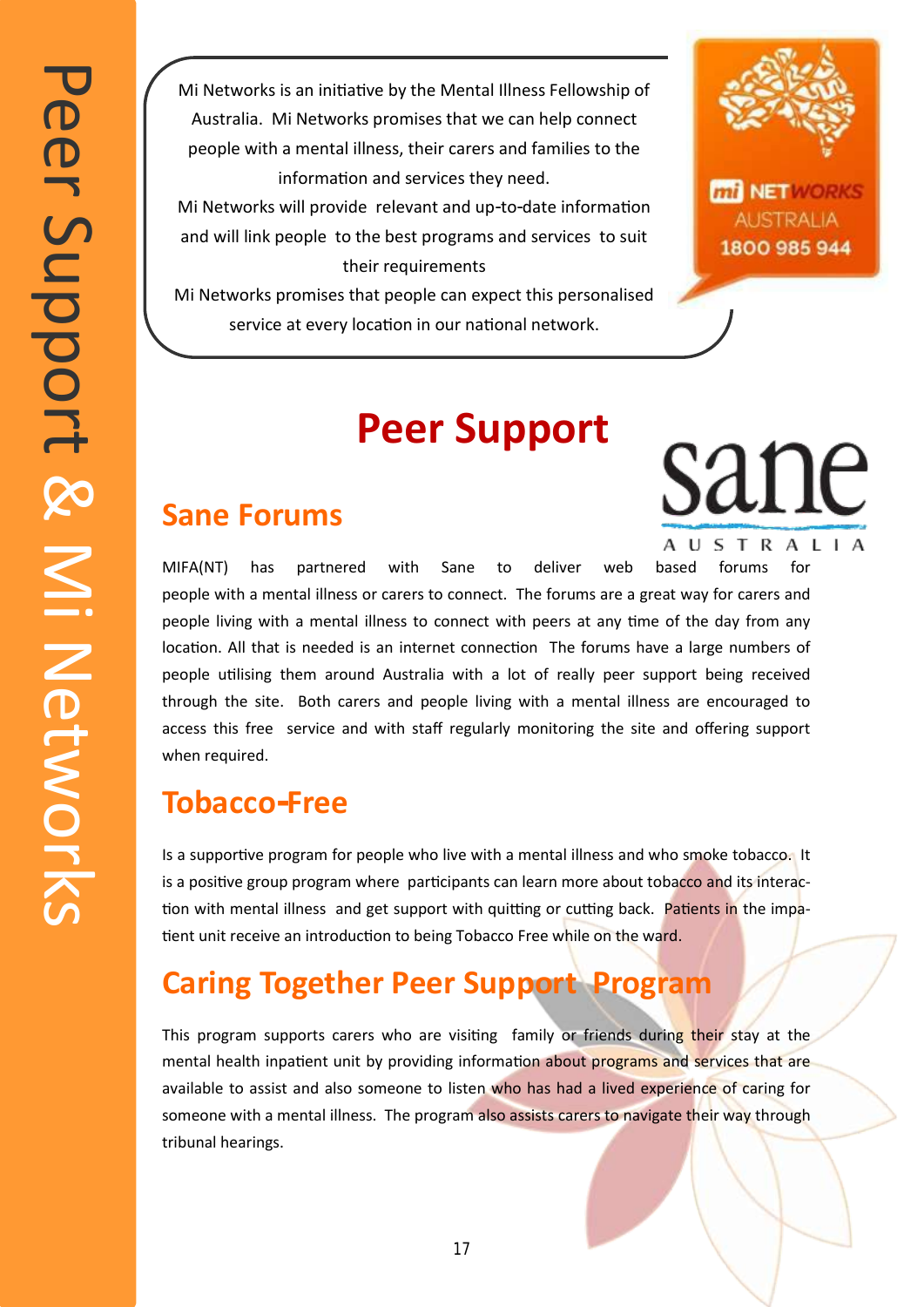

## **Raising Awareness about Mental Health**

Throughout the year, MIFA(NT) has raised awareness about mental health and stigma by providing information and

activities within our communities. These activities included information stalls at shopping centres and expo's, our Mental Health Week Corporate Dinner, talks at services and agencies and our own open days.

Our inaugural Mental Health Week Corporate Dinner was held on Monday 10th October, with guests including, National CEO of Mental Illness Fellowship of Australia, David Meldrum and Assistant Minister for Mental Health, Ngaree Ah Kit attending. The dinner to launch Mental Health Week was an



excellent opportunity to raise awareness and reduce the stigma surrounding mental illness, as well as reach out to the wider community in the Northern Territory.

## **Board Representation**

**NT Mental Health Coalition**

**Psychosis Trust Australia**

**Mental Health Carers Australia**

**Mental Illness Fellowship of Australia**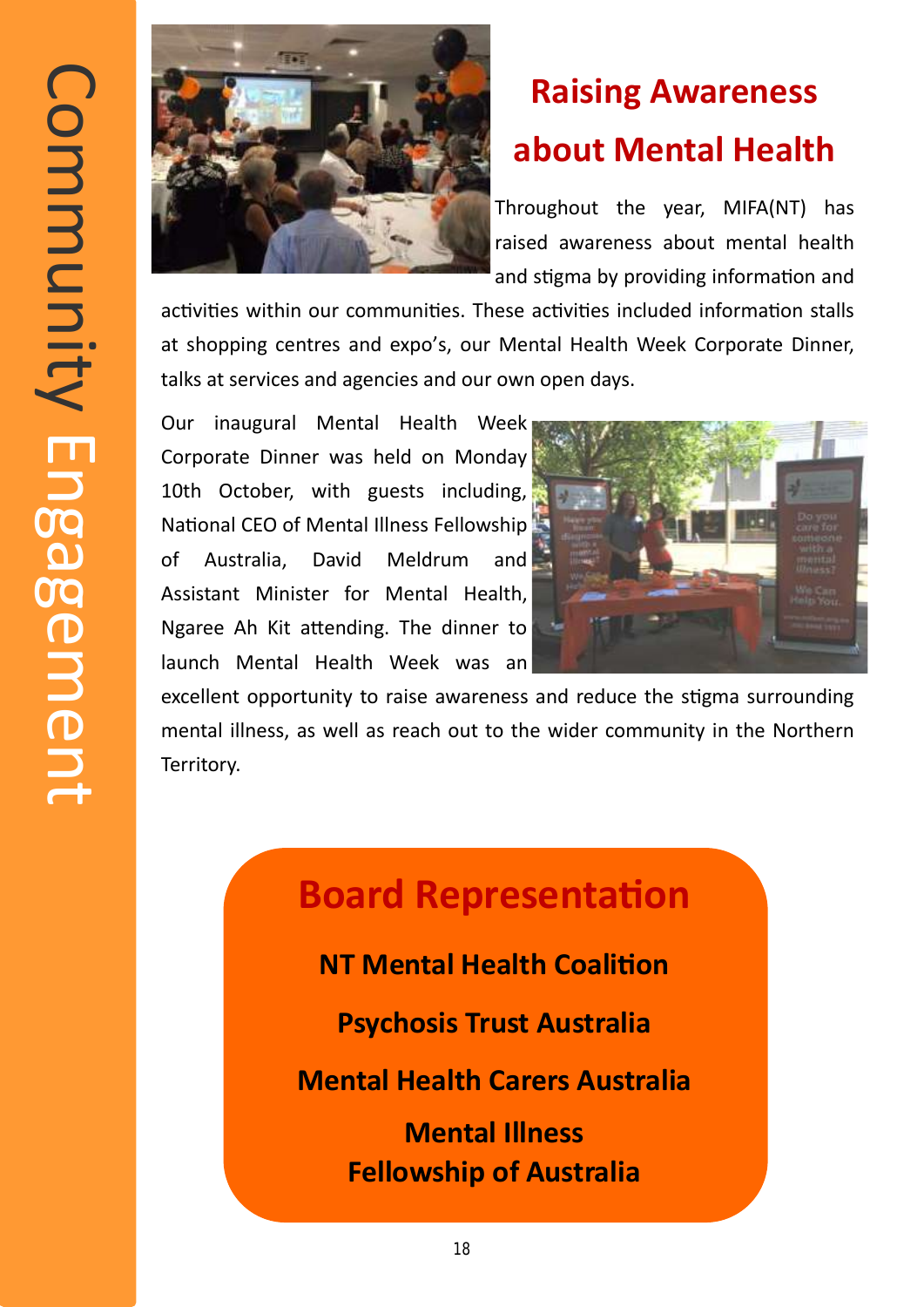## **MENTAL ILLNESS** FELLOWSHIP<br>of Australia Inc

MIFA(NT) is the NT member of the Mental Illness Fellowship of Australia (MIFA) a national alliance of not for profit service providers supporting people with a mental illness, their families and carers.

MIFA also gives an Australian voice to international mental health networks as well as a national voice representing a federation of 10 mental health organisations around the country.

This year we bid farewell to MIFA National Director David Meldrum who had become a very well known national advocate and lobbyist with regard to the inclusion of people living with a mental illness into the NDIS and continued services for people who were not eligible for an NDIS package. This work is being continued through the new MIFA CEO Tony Stevenson who continues to advocate for people with a mental illness in the roll out and design of programs within and outside of the NDIS.

From an NT perspective our relationship with MIFA allows the uniqueness of the NT's environment and perspective to be included in the advocacy around the NDIS to ensure the best possible outcomes for people with a mental illness, their families and carers. Our relationship also enables us to receive much appreciated support from other MIFA members around the country who are able to share their experience of the NDIS rolling out in their respective states.

Our continuing partnership with MIFA will allow us advocate nationally for people with a mental illness and also to share valued experiences and resources with other MIFA members.



Initially founded through the grassroots efforts of mental health carers as the national network of Arafmi services, Mental Health Carers Australia (MHCA) works on a National Level to advocate on behalf of carers, explore and strengthen the mental health caring role, develop knowledge, improve skills and offer support to reduce isolation and enhance the caring journey.

As the NT member of MHCA, MIFA(NT) is able to share the voice of NT mental health carers on the national stage in a variety of ways including submissions and input into the development of policy.

This year The Economic Value of Informal Mental Health Caring in Australia Report (developed by MHCA member Mind) was launched Nationally with MIFA(NT) conducting the launch at Parliament House hosted by Hon Kezia Purick Speaker of the Legislative Assembly. This report provides an opportunity for governments and services to be able to conceptualise the work mental health carers do with regard to national economic value.

Our continuing partnership with MHCA will allow us to continue to advocate Nationally for issues that specifically affect mental health carers in the NT.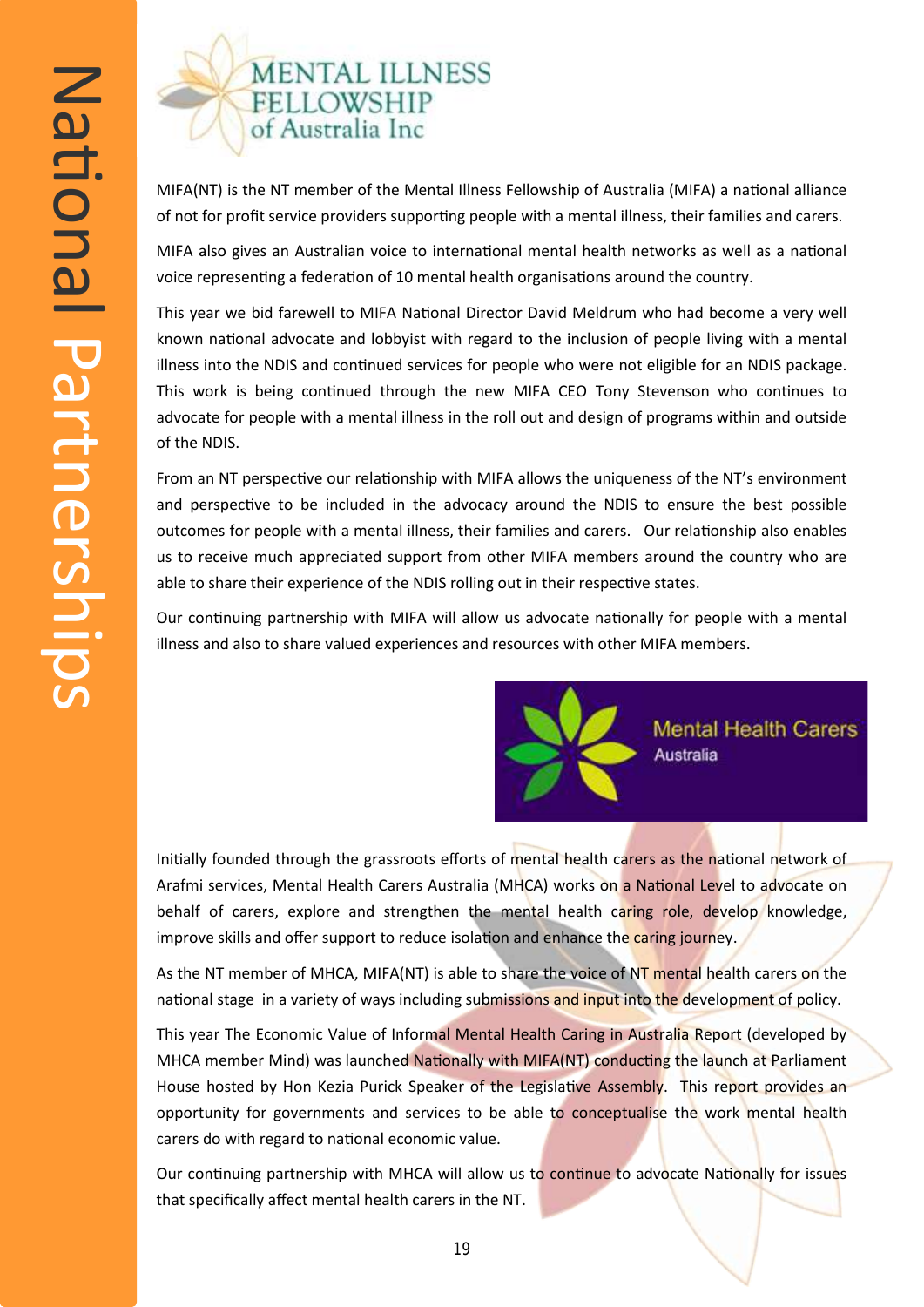## **2016-2017 Treasurers Report**

This year our audit was conducted by BDH Consulting Pty Ltd.

The financial year 2016/2017 has been successful. Expenses and budgets have been well managed.

MIFA(NT) continues to go from strength to strength. The financial position of the organisation is the best it has ever been. By the end of the 2017 financial year there were programs running in three sites: Darwin, Alice Springs and Tennant Creek, and all fully staffed.

The future for the organisation is looking secure with future funding in place for the next five years.



**You can now donate online using the GIVENOW website.**

**Each year donations assist MIFA (NT) to reach people affected by mental illness throughout the NT.**

**All donations are tax deductible** 

To make a donation to MIFA(NT), click the link : [http://www.givenow.com.au/MIFANT](http://www.givenow.com.au/mifant)